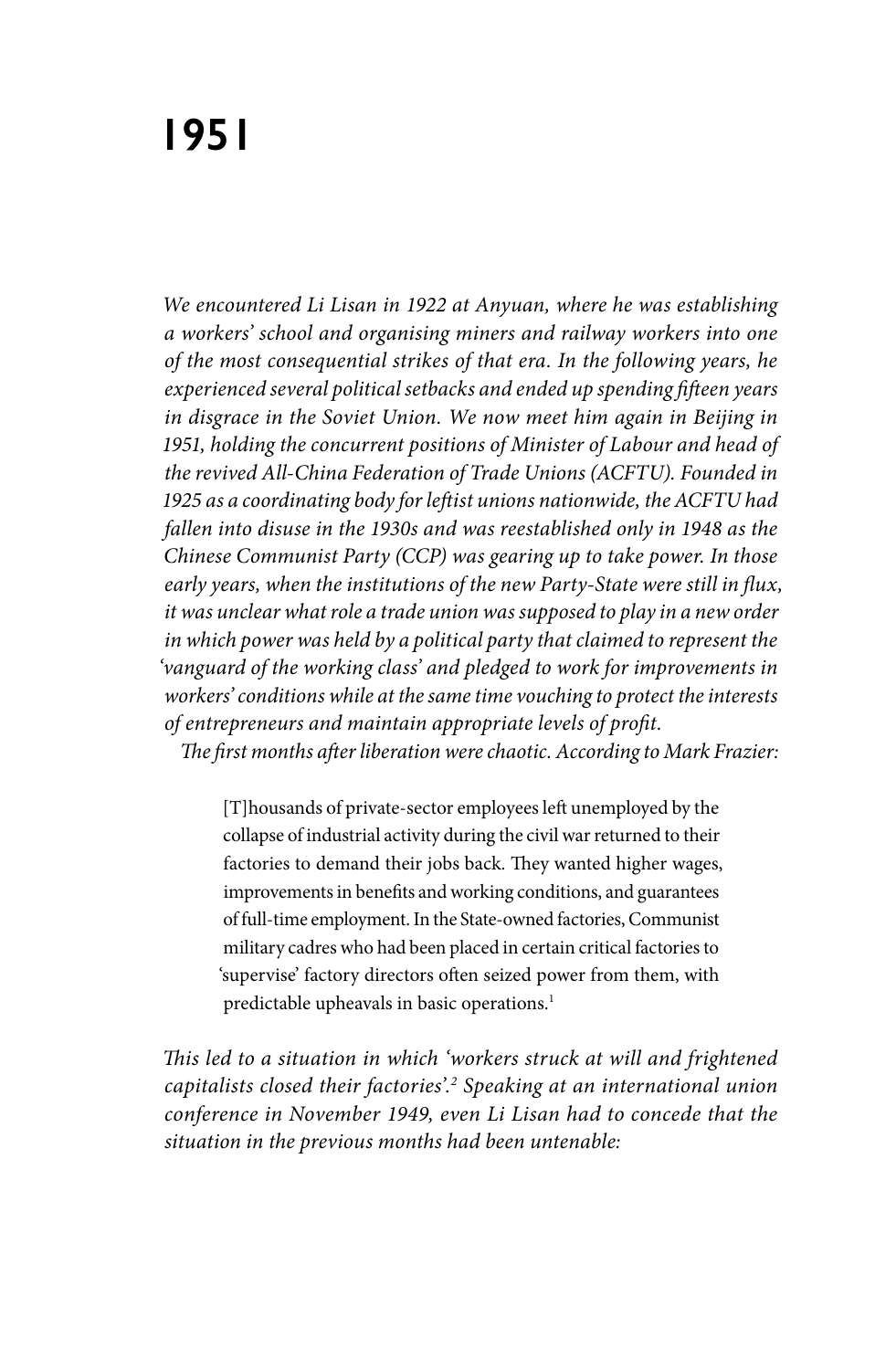1951 / 213

In private enterprises, after the liberation of each city, waves of workers' struggles immediately ensued. As the capitalists lost the support of the reactionary regime, they could not but make concessions to the demands of the masses … However, the demands of the workers were sometimes too high. Their actions and forms of struggle were in some cases inordinate. This had effects on the close down of some enterprises, stoppage of production, and the passive running away of the capitalists; these are detrimental to the paramount interests of the resumption and development of production.3

*The necessity to restore production and regain control over the economy led the Party to strengthen the political role of the ACFTU—a move that caused widespread mistrust and even hostility among the workers, who perceived the union as a tool in the hands of management. In response, in August 1950, the authorities launched a campaign against 'bureaucratism' (*官僚主义*) within the ACFTU, encouraging it to be more open and responsive—and less formal and rigid—to the needs of workers.4*

*Against this uncertain background, in August 1950, the* People's Daily *and* Workers' Daily *published a speech by a Party cadre named Deng Zihui on the work of the ACFTU in southern and central China.5 According to Deng, the union had become detached from the masses. Going even further, he argued that, although in the public sector the union and the Party were both working for the wellbeing of the workers and the country, some differences between the functions of the union and those of the Party could not be avoided. For this reason, he reckoned it was necessary to admit that, in certain circumstances, it was possible for the union to adopt a 'standpoint' (*立场*) different from the Party's.* 

*Li Lisan intervened in support of Deng's thesis. In a speech given in March 1951, he affirmed that, although under the new government the administration and the working class converged, it was inevitable for 'some minor contradictions' (*些小的矛盾*) between workers and management to survive. For instance, even in the state sector there could be disagreements regarding wages.6 Still, Li was careful to express his disagreement with Deng regarding the existence of different standpoints between the union and the administration. Such a distinction was substantively wrong because* 

under the 'New Democracy', public and private interests overlap and therefore the standpoint of the union and the administration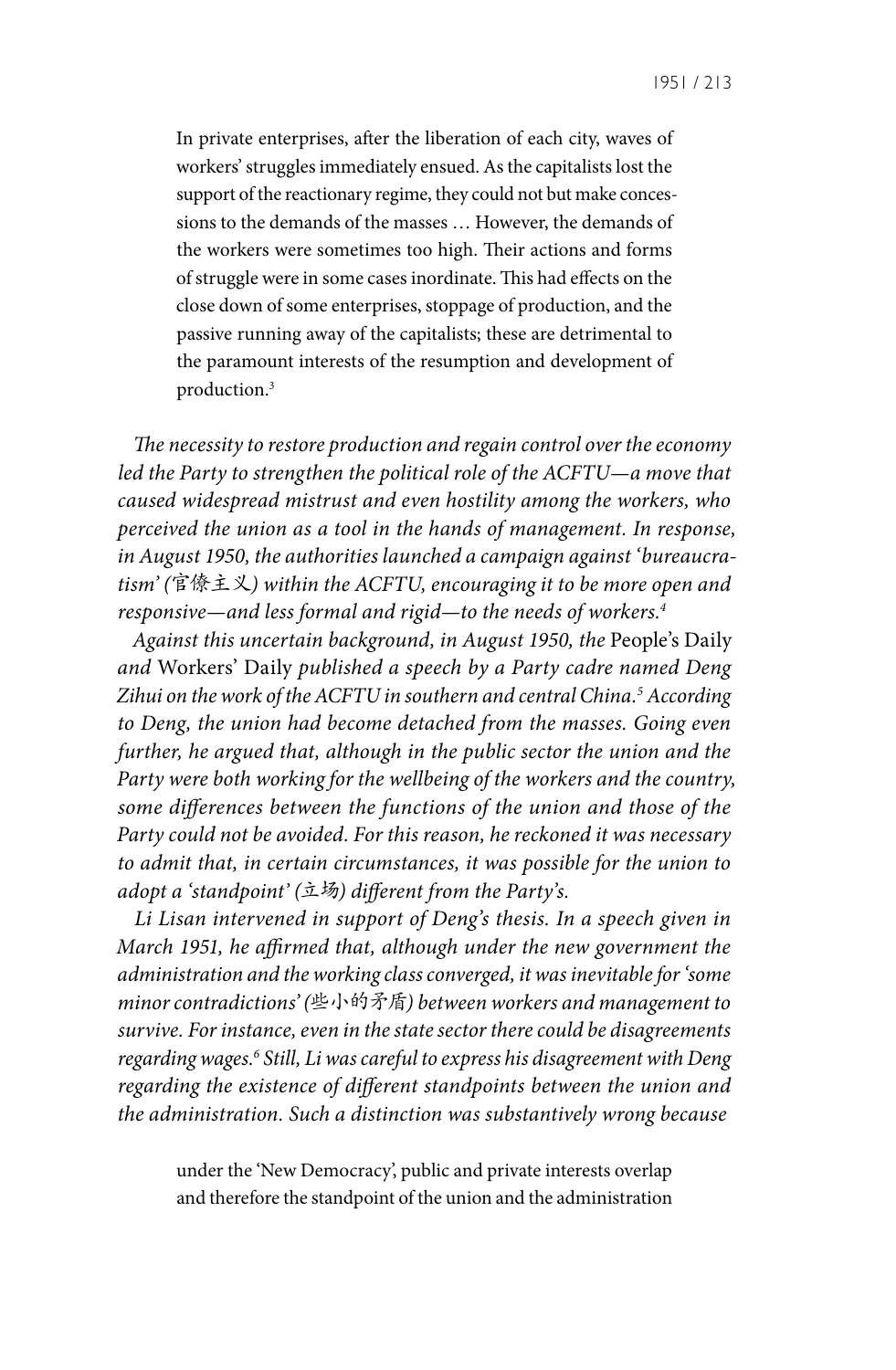## 214 PROLETARIAN CHINA

also overlap. Wherever there is a difference, it can just be said that it is a matter between 'essential standpoint' [基本立场] and 'particular standpoint' [具体立场].

*In other words, the Party determines the essential standpoint, while details may require modification to suit particular situations.*

*In a draft official document written on behalf of the ACFTU in September 1951, Li further distinguished between two sets of potential contradictions that could affect the work of the union: the contradiction between 'general interests' (*整体利益*) and 'individual interests' (*个人利益*), and that between 'long-term interests' (*长远利益*) and 'ordinary interests' (*日常利益*).7 In his view, while* 

in the state enterprises the workers are the owners and there are no class conflicts nor exploitation, therefore the effects of the development of production are always beneficial for both the individual and general interests of the working class, as well as for its long-term and ordinary interests, [it was impossible to deny that] there remain some contradictions in the practical problems of workers' lives, on issues regarding labour conditions.

*On this basis, he argued that it was of the utmost importance that even state enterprises be equipped with a union strong enough to represent the workers and protect their interests. A few months later, in October 1951, Li Lisan repeated his views in a report directly addressed to Mao Zedong, urging him to take a position in the debate, but received no response.8* 

*The clash quickly came to a head at the end of 1951. On 20 December, during an enlarged meeting of the Party group of the ACFTU, Li was subjected to ferocious criticism.9 In strict Party jargon, he was accused of having committed three fundamental mistakes: first, he had 'completely misunderstood the nature of state enterprises', confusing the relations between workers and enterprises under the new socialist government with the previous situation under the rule of the Nationalist Party; second, he had 'denied the role of the Party as a guide of the union, considering the latter as the highest representative of the working class'; and third, he was guilty of 'subjectivism' (*主观主义*), ' formalism' (*形式主义*), 'routinism' (*事务主义*), and 'paternalism' (*家长制的作风*). The Party group relieved*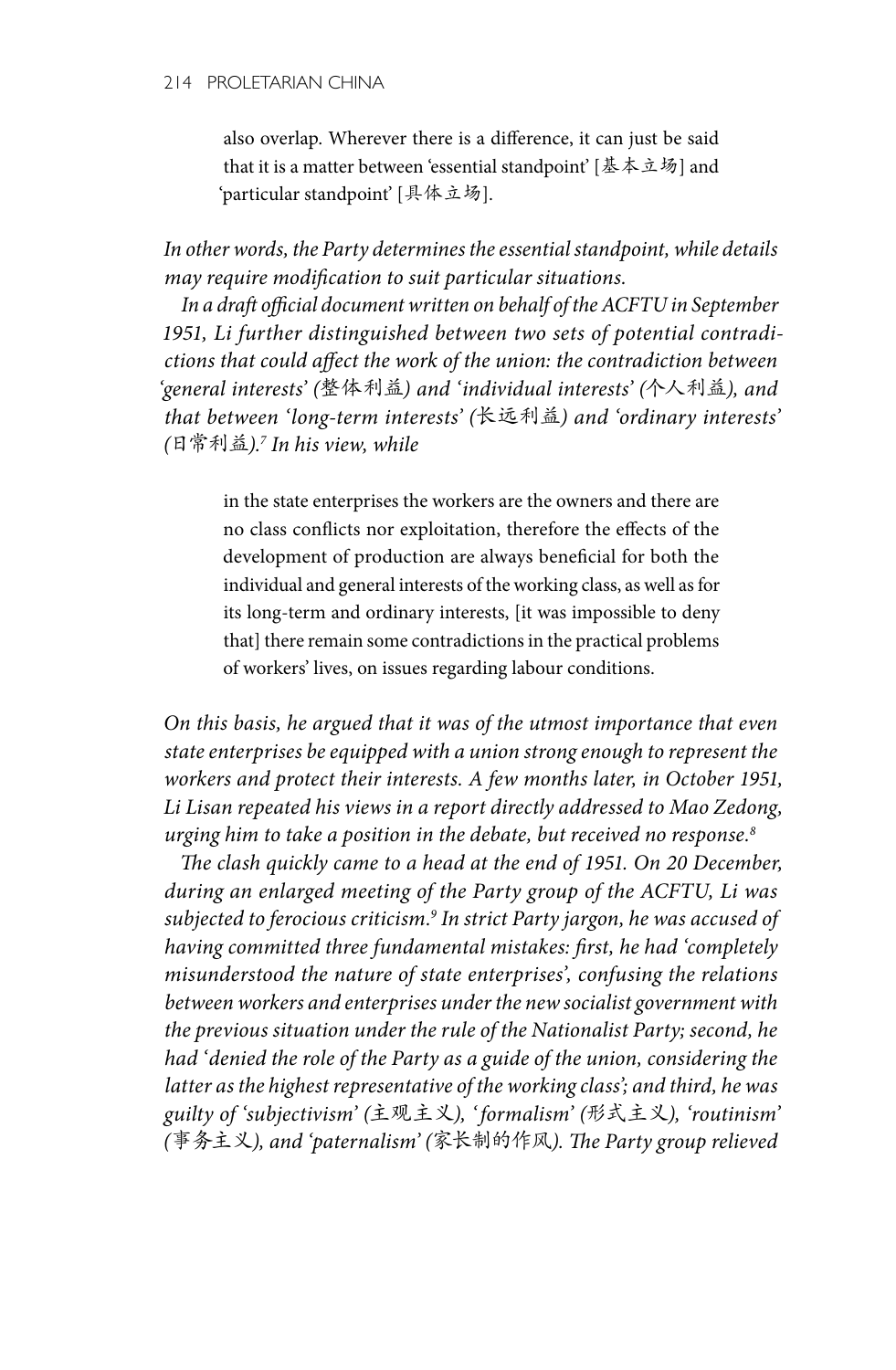*Li Lisan of his position in the organisation on the grounds that he had encouraged worker autonomy to the detriment of Party control; three years later, he was dismissed from the Ministry of Labour as well.* 

*In this speech given in March 1951 at the Second National Congress of the Electric Industry, we hear in Li's own voice what he thought about the contradictions between management and unions at that critical juncture in Chinese history.10*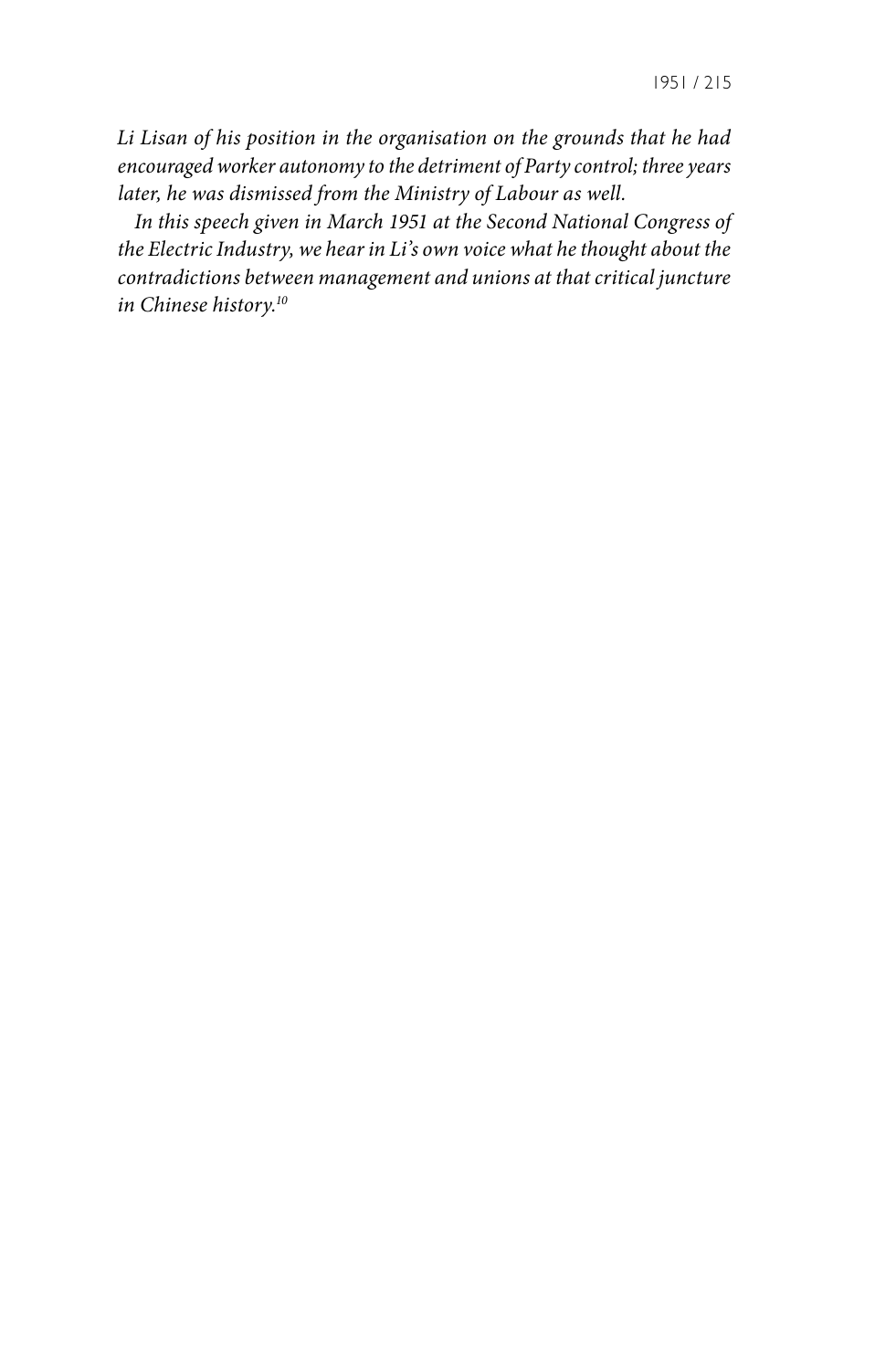## **Li Lisan on the Relationship between Management and Unions**

LI Lisan (Translated by Malcolm THOMPSON)

Yesterday, I had a conversation with a few representatives who do union work. During this discussion, I learned that the relations between management and unions in many of our factories are not good enough, so I would like to take this opportunity to talk about this relationship with everybody concerned. If the relationship between management and unions is not good enough, in the first place, it is the responsibility of our comrades who do union work, or at least it shows that these comrades are not good at actively persuading management. As Chairman Mao says: 'Unions must actively persuade management to rely on the masses and must actively persuade the capitalists to unite with the masses.' We should earnestly study and realise this instruction.

There are people who say that the bad relations between management and unions are due to their different standpoints: unions represent the interests of workers while management represents the interests of the state, and the state is a dictatorship of four classes, so the standpoint of management is that of the four classes. This formulation is of course incorrect, because in our new democratic country, public and private interests are essentially the same, and the essential standpoint of both management and unions is thus naturally also the same. If there are still differences, we can only say that it is a question of differences between the essential standpoint and particular standpoints.

China is currently in the stage of New Democracy, so only by working together can the labouring masses be paid according to their work, and the principle of 'to each according to their needs' remains out of the question.11 As a result, in the wage system that is in effect today, some minor contradictions between the public and the private inevitably remain. For instance, the management side, in order to implement economic accounting to reduce costs, will inevitably wish to reduce wages a bit; conversely, the union side, in order to attend to the lives of the workers, will, equally, wish to raise wages a bit. This is because management represents public interests more, and unions represent private interests more.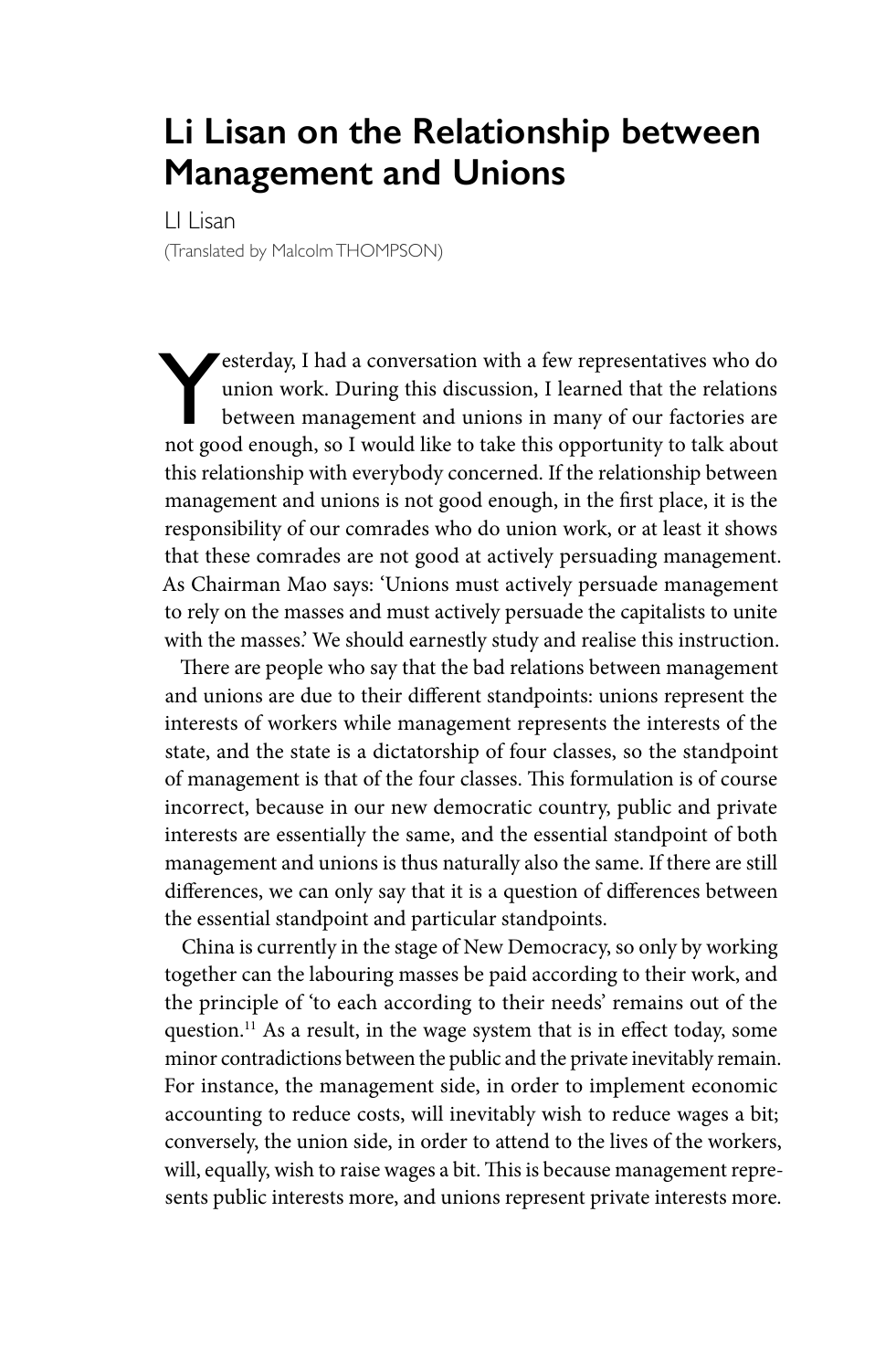It is not at all the case that management represents *only* public interests and unions *only* private interests. The contradiction that arises in this way between public and private is by no means an antagonistic contradiction, but rather a contradiction between the essential standpoint and particular standpoints. It can be resolved using the method Chairman Mao has indicated of 'balancing public and private interests'. If we wish to resolve this contradiction, we must first of all improve relations between unions and management.

There are people who say: 'If this is the case, let management implement the balancing of public and private interests. Why bother with unions?' We say that not involving unions is impossible. This is because the responsibility of the factory manager is to increase production and reduce costs, and anyone who is good at these things makes a good factory manager. In circumstances like this, if there is no union, it is very easy for management to focus only on this aspect and discard the other aspect. The union has the function of crying out. The union uses the method of crying out and always making sure management is paying attention, so that the measures taken by it will not lean too far towards one extreme or another and give rise to deviations. Actually, this is the principal assistance that the union gives to management. Without it, management can easily forget about the balance of public and private interests, and it can place public interests first and private interests last or give everything over to public interests and leave nothing to private ones. There is still some sense in the principle of placing public interests first and private ones last, but wishing to give everything over to public interests and nothing to private ones simply will not work. However, in their work of persuading management, our comrades who work in the unions must never forget that public and private interests are essentially the same, and that basically means improving production. If this is forgotten, they will commit the error of one-sided unionism. Our comrades who do union work must realise: the standpoint of the essential is higher than that of the particular, and the particular standpoint should be subordinated to the essential standpoint. In this way, contradictions can be integrated.

The form of union work often adds to the troubles of management, but in its essence, it is management's only support. This is because if management wishes to improve production, it must rely on the masses. The organisational form of management's reliance on the masses is its reliance on the union. Without the union, management would have no support and it would be impossible to improve production. Since management must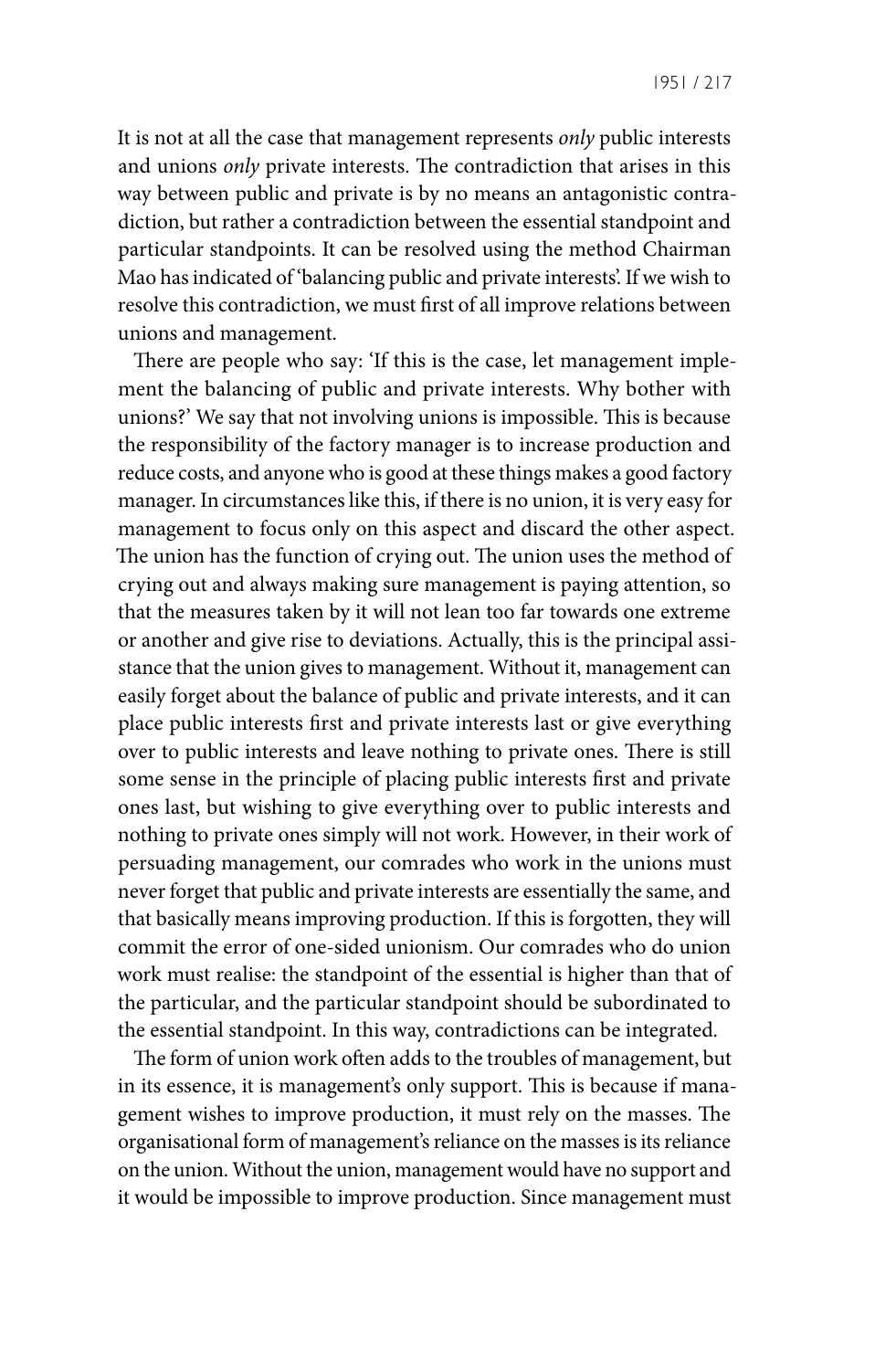necessarily rely on the union, the union must also maintain this support and not let its side of things break down. Because of this, management has a responsibility to help the union to be strong and must foster the masses' trust in the union. How can this be done? First, under current conditions of possibility, management must try its best to resolve the demands made by the union on behalf of workers. For instance, if workers raise a demand for drinking water in the workshop, if management does its best under current conditions of possibility to provide a satisfactory solution, then the workers will feel that the union can get things done for them, and then they will believe in the union. If management then wishes at some point to rely on the support of the union to launch a production competition, the workers will have the power to speak, they will be easily appealed to, and it will be easy to improve production. Having resolved the minor problem of drinking water for workers in the workshop, trust in the union has been fostered; when the union has this trust, it is possible to solve major problems in production. If this is not the case, the working masses will say that the union has become the tail of management, which will be harmful not only to the workers' trust in it but especially to the improvement of production. Second, also under current conditions of possibility, it is necessary that the union does more of the things that incur gratitude and management does more of the things that incur blame. In reality, though, the opposite is often the case. I remember that a certain factory was unable to distribute a tonne of coal to each worker as scheduled due to transportation problems. Management asked the union to explain this to the workers, and it took a lot of effort for workers just to understand the situation. When the transportation problem was resolved and the coal arrived, management did not tell the union, and issued a notice on its own allowing workers to come and get the coal. After seeing the notice, the workers sought out the president of the union and said that they could now get the coal, and because the president did not know this in advance, he carried on as before, to the point that the workers had to drag him over to look at the notice himself. This way, it was management that got the gratitude and the union that got the blame, which greatly undermined workers' trust in the union. Henceforth such incidents must be given attention and corrected.

However, the labour union cannot simply function as a loudspeaker for every demand the workers make. Workers' demands can basically be divided into three types. The first type are demands that are both reasonable and achievable. With this type of demand, the union must persuade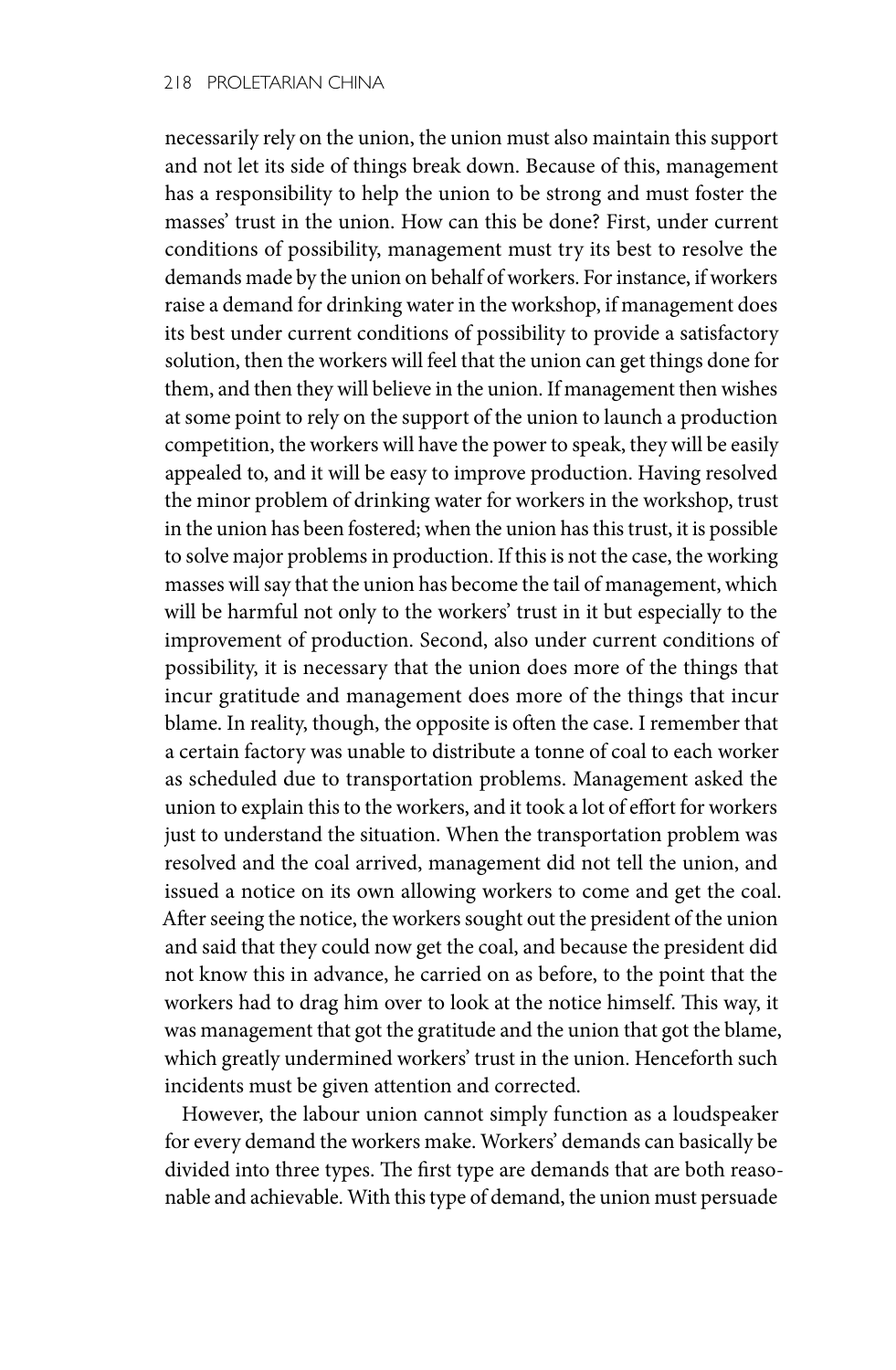management, and management must do everything it can, and if it cannot be resolved, it must be reported to higher authorities. The second type are demands that are reasonable but impossible to achieve. With this type of demand, the union must first explain the situation to the workers and explain the obstacles to its achievement, and then confer with management about whether or not the demand can be at least partially met. If management considers the results of this consultation and a portion of the demand still cannot be met, this must be patiently explained to the workers. This way, after repeated explanations and consultations, the problem will be solved in the end. The third type are demands that are both unreasonable and impossible to achieve. With this type of problem, the union can only actively persuade the workers according to the real situation, and if it is unable to, it must convene the masses for a discussion and use the power of the masses to sanction individual workers. These are the three approaches that the union should take in representing the interests of the masses.

The Trade Union Law was promulgated by the Central People's Government. It is not only the law of union members, but also the law of relevant management personnel. As a result, the relevant management personnel also have a responsibility to observe or actively implement it. If the Trade Union Law is to be put into effect well, it must be observed and implemented by both the union and management together. Over the past year, every factory has implemented the Trade Union Law and, although some have certainly done very well, the great majority have not. Take, for instance, the problem of union cadres. According to the regulations of the Trade Union Law, they can be transferred by management, but management must first seek the consent of the union. But in reality, there are many factories that transfer union cadres without having sought the approval of the union in advance, and this gives rise to problems. The union side complains about the instability of its cadres, and the management side has the sense that it is being diverted from its tasks and bothered by the union. In fact, the union has a responsibility to develop cadres for management, and management can of course transfer cadres from the union, but it must take the work of the union fully into consideration before the transfer is done. If the transfer is done without full consideration and without seeking unity, this will affect the work of the union. So, there are a number of union cadres that have been transferred out this year who need to be transferred back to the union.